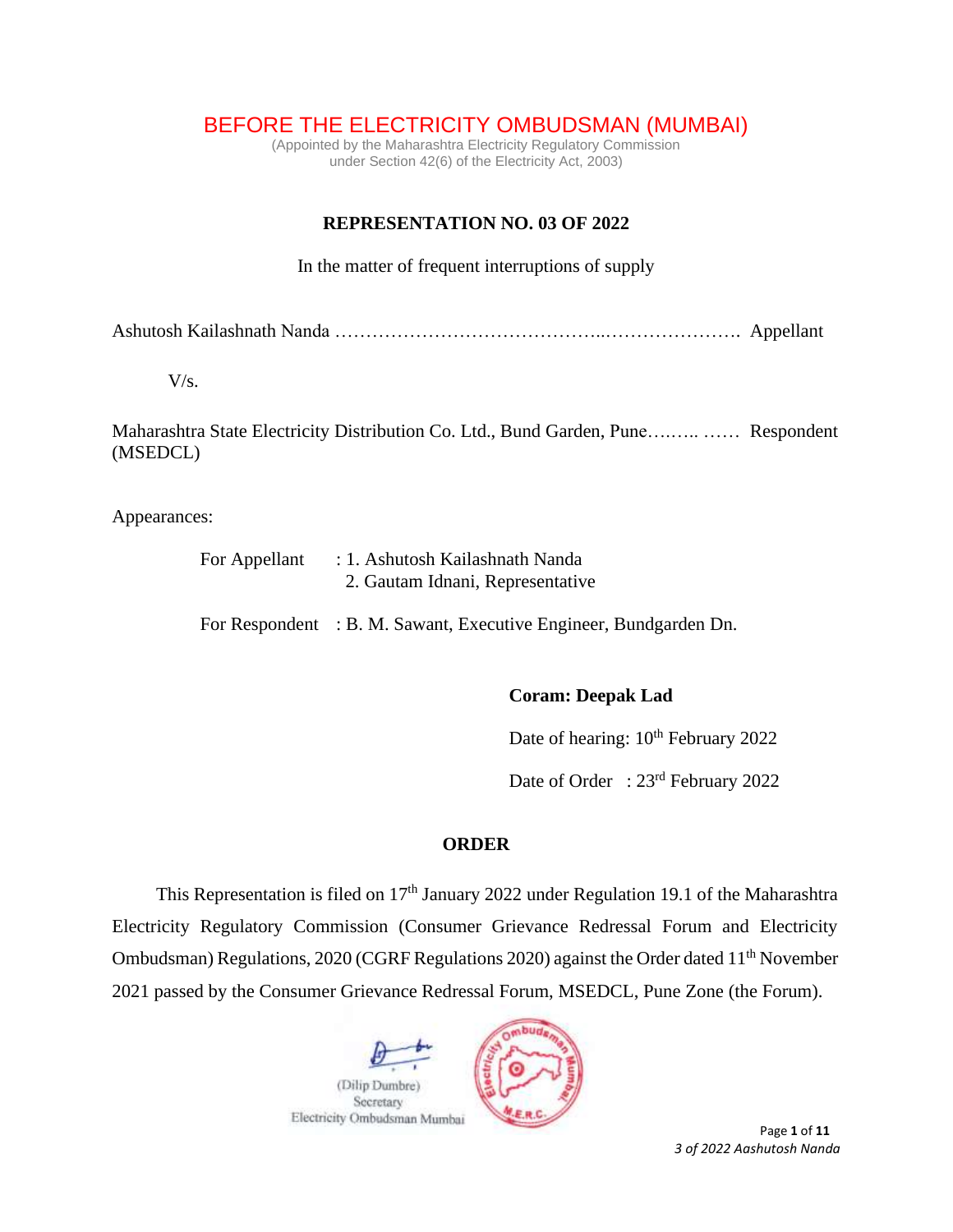2. The Forum, by its order dated 11.11.2021 has allowed the grievance application in Case No.14 of 2021 with directions as under: -

*"2. The Respondent / Officers of the MSEDCL shall be more sensitive, sensible and accountable as agreed by them in their reply dt.27.05.2021 and the meeting dt.04.11.2020 in respect of outages, interruptions and breakdown.*

*3. Copy of judgment be circulated to all Sub-divisions in Pune Zone to make them aware as observed para No.16."*

3. Aggrieved by the order dated 11.11.2021 of the Forum, the Appellant has filed this Representation which is stated in brief as under: -

- (i) The Appellant resides at Flat No.801, Adimaa Apartments, Boat Club Road, Bund Garden, Sangamwadi, Pune. The Appellant is having residential connection (No.160018812492) under Wadia Subdivision of the Respondent. The Appellant and many other residents of Boat Club Road continue to face daily power outages / interruptions without any prior SMS notice nor any information / explanation.
- (ii) Koregaon Park Mohalla Sudhar Samiti (the Samiti) is a social organization for the welfare and other activities in their area. The Appellant is a member of the Samiti who has filed this Representation. This Samiti by its letter dated 23.10.2020 had put up their complaint of power supply interruptions faced by the members of Boat Club area to the Chief Engineer of the Respondent and Others. The main issues highlighted in letter are as below:
	- (a) Most of the time, the members do not get any sort of intimation through System Driven SMS System. It is beyond understanding of the Appellant that whether the System is functioning properly or otherwise. In addition, there were no information on local MSEDCL WhatsApp Group for scheduled and/or unscheduled power outages.
	- (b) The outdated and unsecured equipment in the system possess a great threat to life and property.

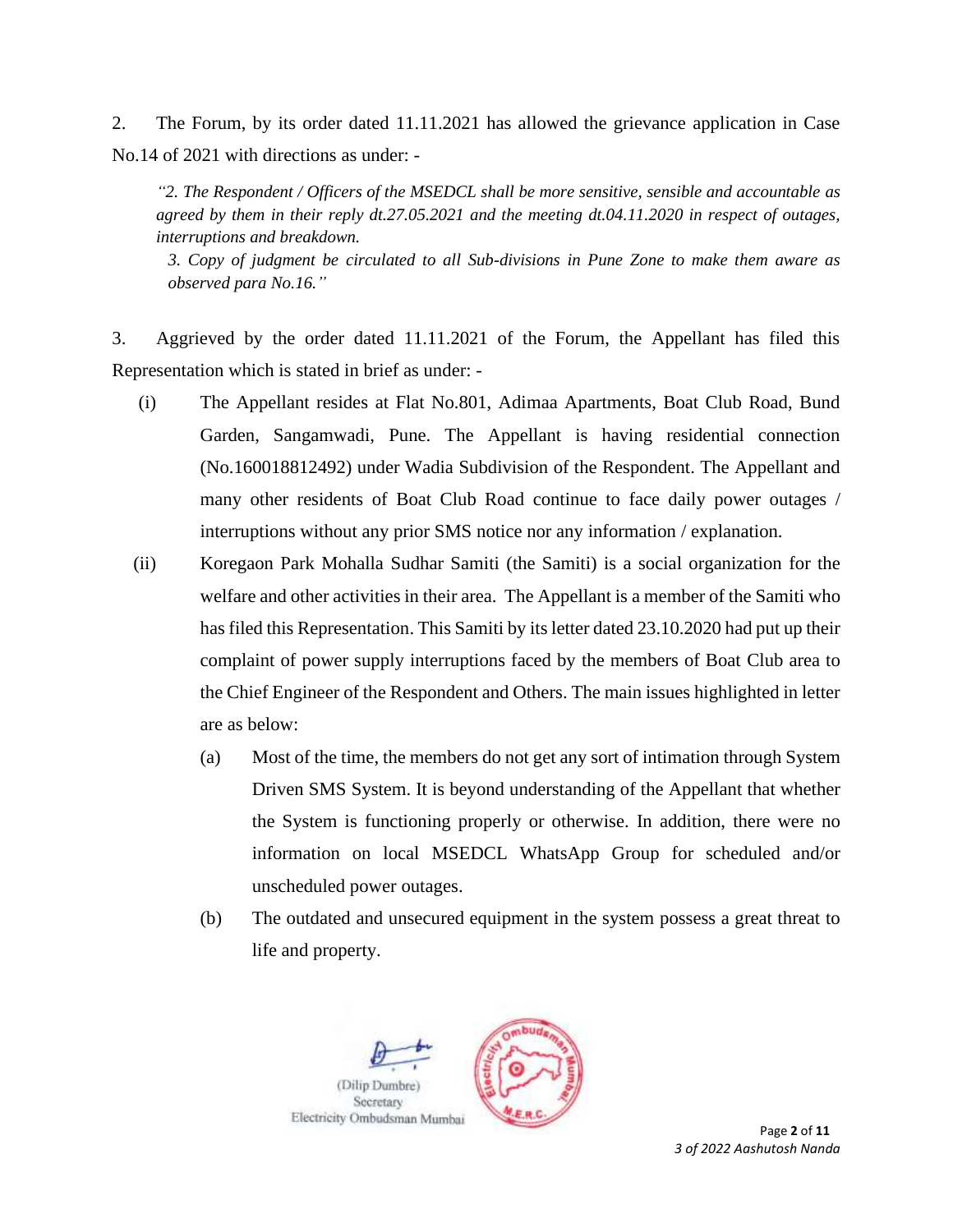- (c) Information / transparency was not maintained by the Respondent regarding planned and forced power supply outages.
- (d) There are frequent breakdown / power outages and voltage fluctuations damaging gadgets and equipment.
- (e) Queries / complaints of consumers are not responded satisfactorily by local MSEDCL authority.
- (iii) The Respondent held a meeting with the members of the Samiti on 04.11.2020 in the office of Executive Engineer, Bund Garden, Pune. The Respondent assured to take due cognizance in the said meeting. The minutes of the meeting was circulated vide letter No.2497 dated 10.11.2020.
- (iv) In spite of assurance, the Appellant and the Samiti members, especially of Boat Club are facing daily power outages from 16.01.2021.
- (v) Hence, the Appellant and the Samiti addressed a letter dated 25.01.2021 to the Chief Engineer (CE) of the Respondent complaining about the daily power outages faced by Boat Club area. However, no response or any action was taken on the issues raised in the letter.
- (vi) The Appellant and the Samiti by letter dated 15.04.2021 approached the Forum and wanted direction to be given to the Respondent to respond to their letter dated 25.01.2021. Later, the Appellant filed the grievance with the Forum in prescribed format on 23.04.2021.
- (vii) The Forum, by its order dated 11.11.2021 has disposed the grievance and issued the order as below:

*"2. The Respondent / Officers of the MSEDCL shall be more sensitive, sensible and accountable as agreed by them in their reply dt.27.05.2021 and the meeting dt.04.11.2020 in respect of outages, interruptions and breakdown.*

*3. Copy of judgment be circulated to all Sub-divisions in Pune Zone to make them aware as observed para No.16."*

(viii) The Appellant approached the office of the Electricity Ombudsman, Mumbai by letter dated 04.01.2022, and in prescribed Schedule B format on 17.01.2022.



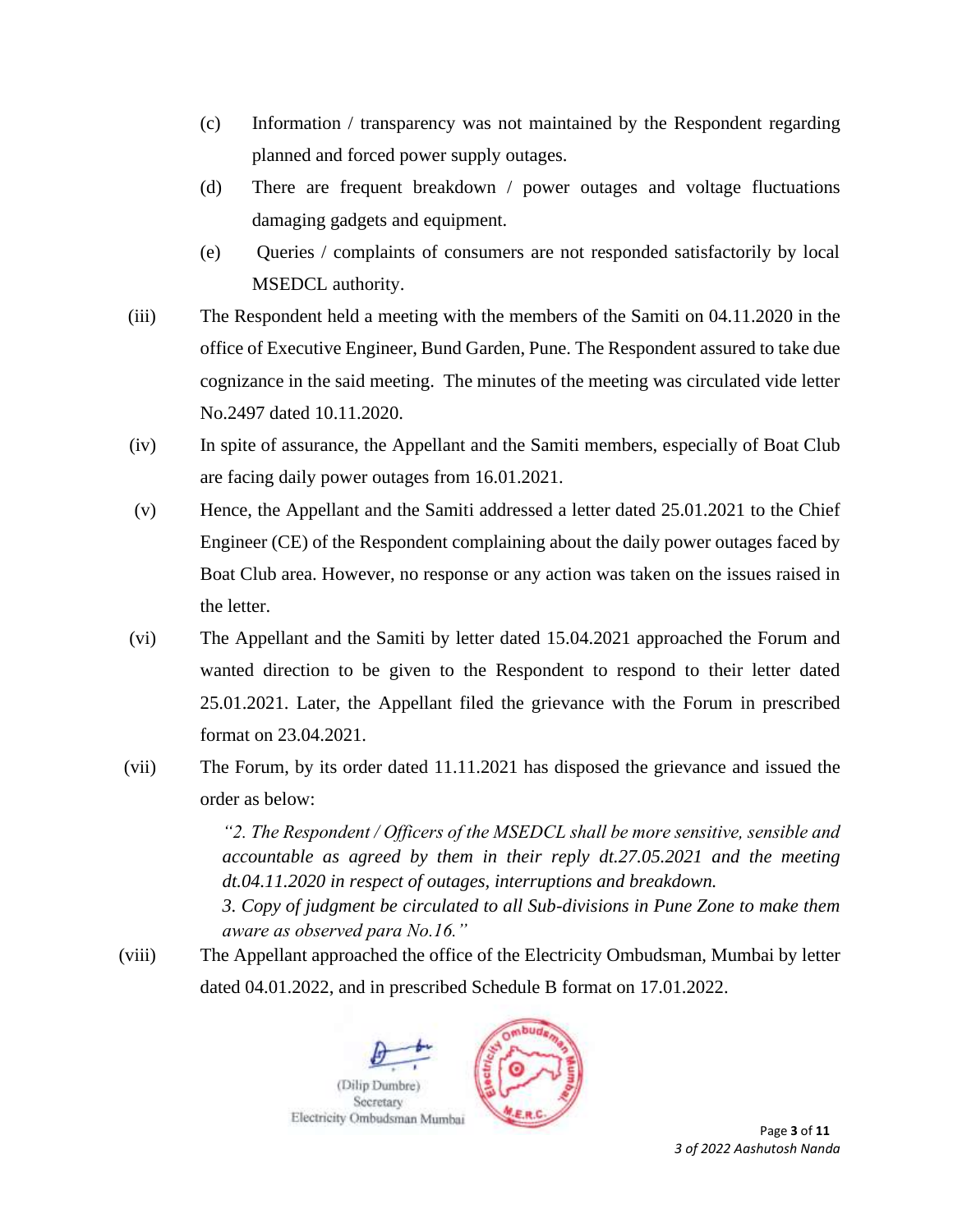- (ix) The Appellant along with other members of the Samiti, by letter dated 04.01.2022 has raised various issues with respect to frequent power supply interruptions, lack of transparency and absence of communication with the complainants. The Forum, in its order, has discussed all these issues and tried to give message to sensitize the officers of the Respondent. However, the Forum, in its concluding part of the order, has not specifically issued any directions as such, which otherwise would have been binding on the Respondent for compliance. This would have further enabled the Respondent to improve the state of affairs.
- (x) It was expected that the Forum would direct the Senior Officers of the Respondent to take a serious call on frequent interruptions, unscheduled outages, and reasons for interruptions, corrective measures taken by the lower rank and file officers of the Respondent, renovation and modernization of the system, if required. It was also pointed out that the Respondent does not maintain record of interruptions of less than 30 minutes. This, therefore, does not automatically prompt the Senior Management to take a call on the issue unless specifically brought to their notice. However, nothing sort of this came out of the order. Hence, the Representation is filed seeking directions to the Respondent.
- 4. The Respondent filed its reply dated 28.01.2022 stating in brief as under:
	- (i) The Appellant vide his complaint dated 15.04.2021 addressed to the Forum, has mentioned 3 Consumer Nos. 170016786023, 160018812492 and 170015514771 of Boat Club area and complained about frequent interruptions without any prior intimation/notice. The Appellant, ultimately, requested a reply to their letter dated 25.01.2021. The reply is as below:

The frequent interruptions noted by the Appellant as per the Samiti's letter dated 25.01.2021 and its clarification is as under: -

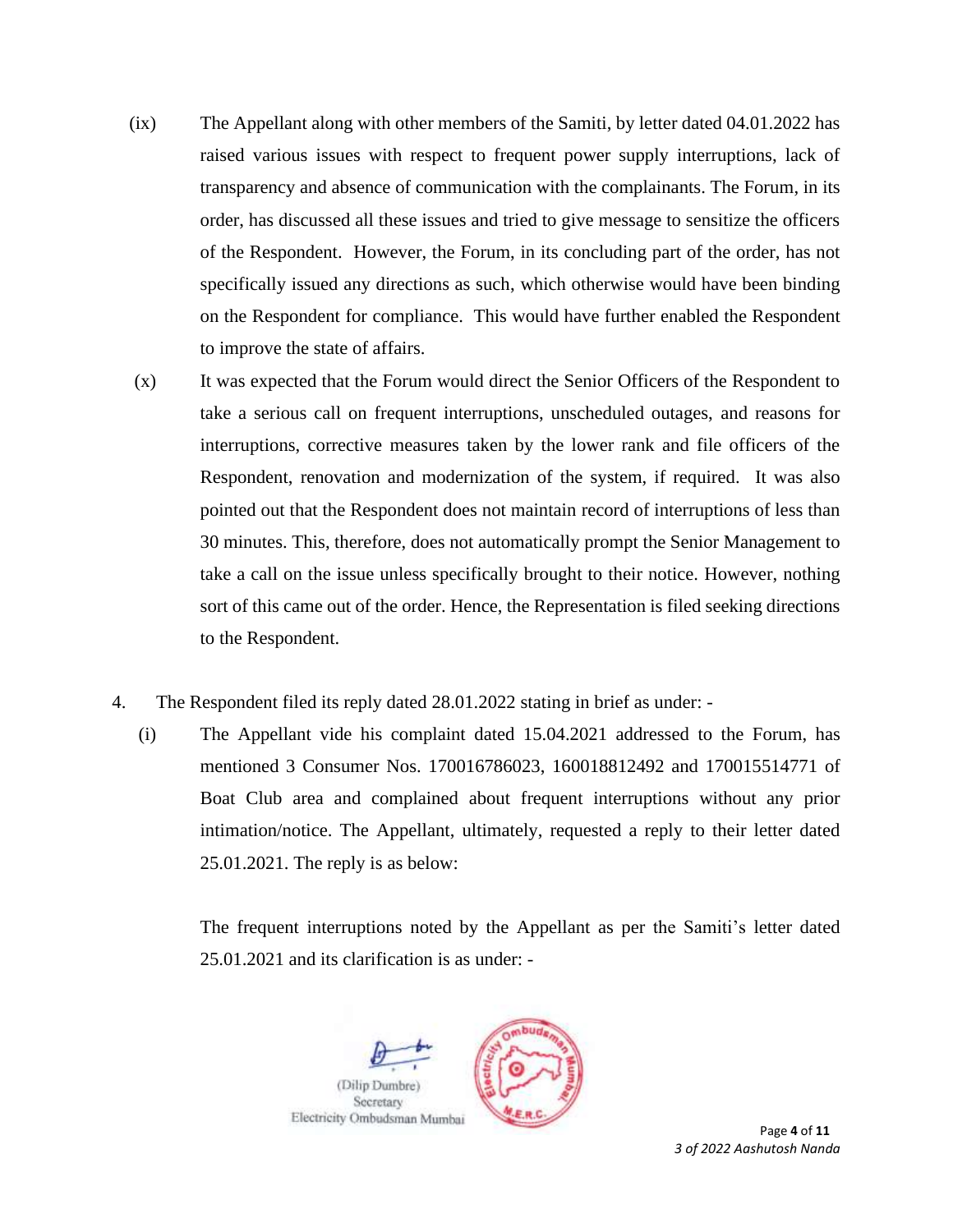| S. No. | Time of outage as mentioned |                    |       | Detail of interruptions as per                                           |       |       | Remark                                                                                                                                                                                                                                         |
|--------|-----------------------------|--------------------|-------|--------------------------------------------------------------------------|-------|-------|------------------------------------------------------------------------------------------------------------------------------------------------------------------------------------------------------------------------------------------------|
|        |                             | in Consumer letter |       | <b>MSEDCL</b> record                                                     |       |       |                                                                                                                                                                                                                                                |
|        | Date                        | From               | To    | Feeder Name                                                              | From  | To    |                                                                                                                                                                                                                                                |
|        |                             | (Hrs)              | (Hrs) |                                                                          | (Hrs) | (Hrs) |                                                                                                                                                                                                                                                |
| 1      | 16.01.2021                  | 08.32              | 08.43 | 22 KV Naidu-<br>1 feeder faulty<br>declared from<br>khadki<br>Substation | 08.40 | 08.47 | Due to breakdown, the load is<br>diverted on another incomer<br>feeder. Hence interruption of 7<br>mins.                                                                                                                                       |
| 2      | 16.01.2021                  | 13.12              | 16.05 | 11 KV Boat<br>Club Feeder                                                | 14.13 | 16.04 | The 11 KV cable found faulty.<br>Hence same are removed and<br>all other loads made normal at<br>16.04 hrs.                                                                                                                                    |
| 3      | 16.01.2021                  | 17.17              | 17.50 | 11 KV boat<br>club feeder                                                | 17.31 | 17.50 | Trial taken on removed cable<br>but found again faulty. Hence<br>again removed and other load<br>made normal.                                                                                                                                  |
| 4      | 16.01.2021                  | 18.21              | 18.33 | 11 KV boat<br>club feeder                                                | 18.21 | 18.33 | For cable connection which<br>were removed during fault.                                                                                                                                                                                       |
| 5      | 18.01.2021                  | 13.09              | 13.32 | 11 KV boat<br>club feeder<br>with 11 KV<br>incomer                       | 13.09 | 13.31 | Flashover in Jagannath Society<br>Pillar<br>Feeder<br>$Box$<br>cleaned and restored.                                                                                                                                                           |
| 6      | 20.01.2021                  | 16.42              | 16.52 | 11 KV boat<br>club feeder                                                | 16.42 | 16.50 | 1 piece of 11 KV cable was<br>provisionally laid over ground<br>on 16.01.2021 for restoring the<br>supply urgently. The same<br>cable<br>piece<br>is<br>made<br>underground 20.1.2021. For<br>this work, shut down taken for<br>cable removal. |
| $\tau$ | 20.01.2021                  | 17.50              | 18.01 | 11 KV boat<br>club feeder                                                | 17.50 | 18.00 | For reconnecting above cable<br>after work completion, shut<br>down taken.                                                                                                                                                                     |

Total interruptions including transient interruptions are registered in logbook which is maintained in the substation and the daily log sheet of the substation of above 3 dates are put on record. As per request, in the letter, the details of interruptions of all feeders in 3 sections of the Bund Garden Subdivision are also brought on record.





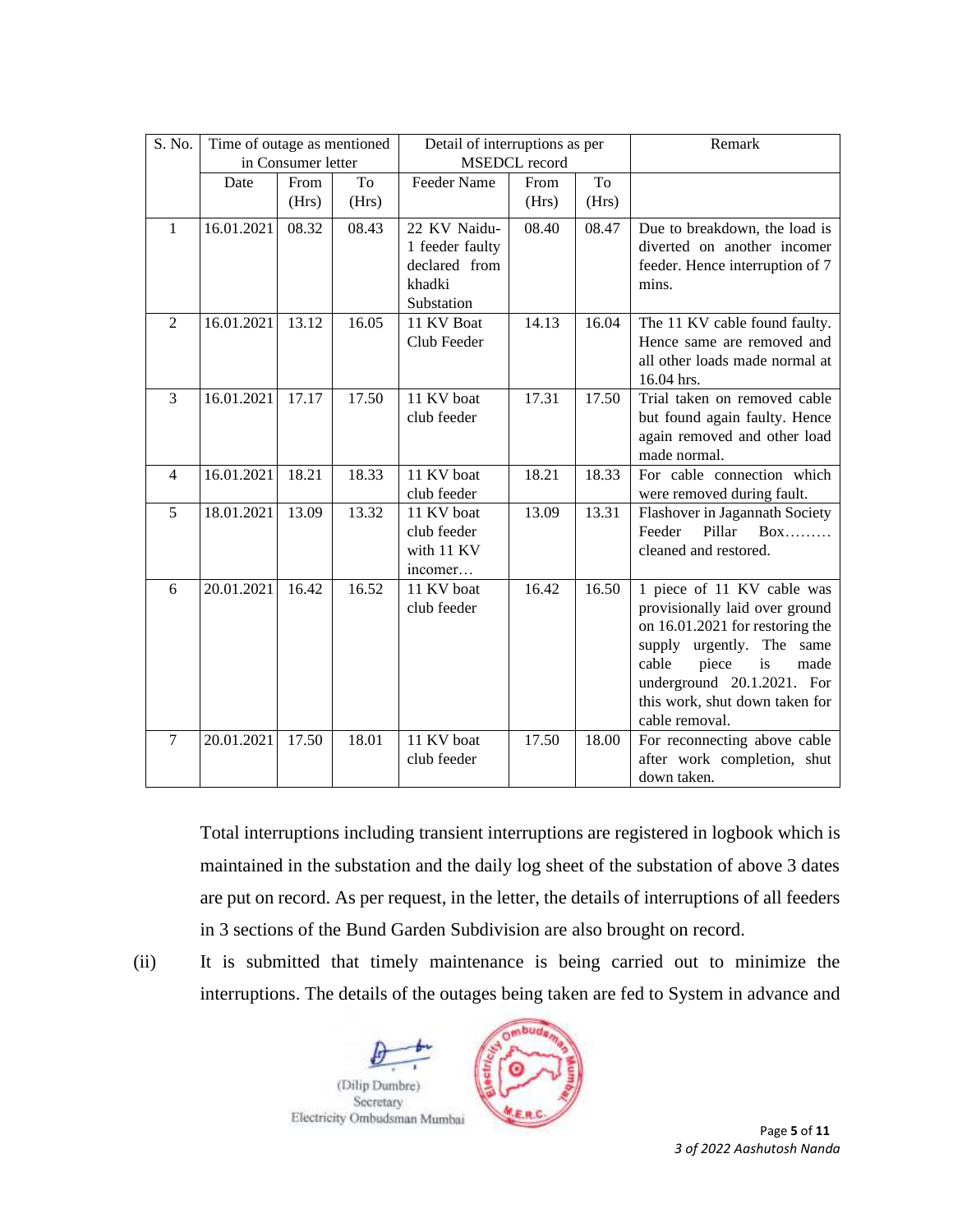outages are availed only after approval from the System / Manual Approval from the Competent Authority. The breakdown, if occurred, is being fed to system by the Section Office with tentative time required for restoration. Considering the above complaints, the Respondent assured that all appropriate measures of preventive maintenance will be taken to minimise interruptions of power supply. It will inform in advance, in case of shut down proposed for preventive maintenance through messages to the concerned consumers about supply interruptions. In case of breakdown, intimation thereof will be given to concerned consumers about tentative time required for restoration.

(iii) As per the directives of the Forum, its order has been circulated up to the section level for taking corrective steps.

(iv) The Respondent prays that the Representation be disposed of accordingly.

5. The hearing was held on 10.02.2022 on e-platform through video conferencing due to the Covid-19 Epidemic. The Appellant specifically argued on the points raised by him in his letter dated 04.01.2022. The overall tone of the argument from the Appellant side was of conciliation and towards improvement of the system in general for better services to consumers at large. During the argument, the Appellant pointed out that the Respondent did convey messages through a local WhatsApp group about interruptions / restorations / etc. However, he was insisting on development of its system which will drive SMS to be sent to all concerned consumers about interruptions and probable time for restoration, etc. It was also argued that the Respondent does not maintain log of shorter duration interruptions of less than 30 minutes in the System developed by it. This prevents the Senior Management to take appropriate action on the issues involved. It was pointed out that the Respondent has also not come out openly on steps taken to improve the quality and reliability of power supply. It agreed that there may be certain administrative / financial constraints on the Respondent's side to put the things in place but simultaneously, there needs to be some concrete efforts to fix some time frame so that the renovation / modernization,

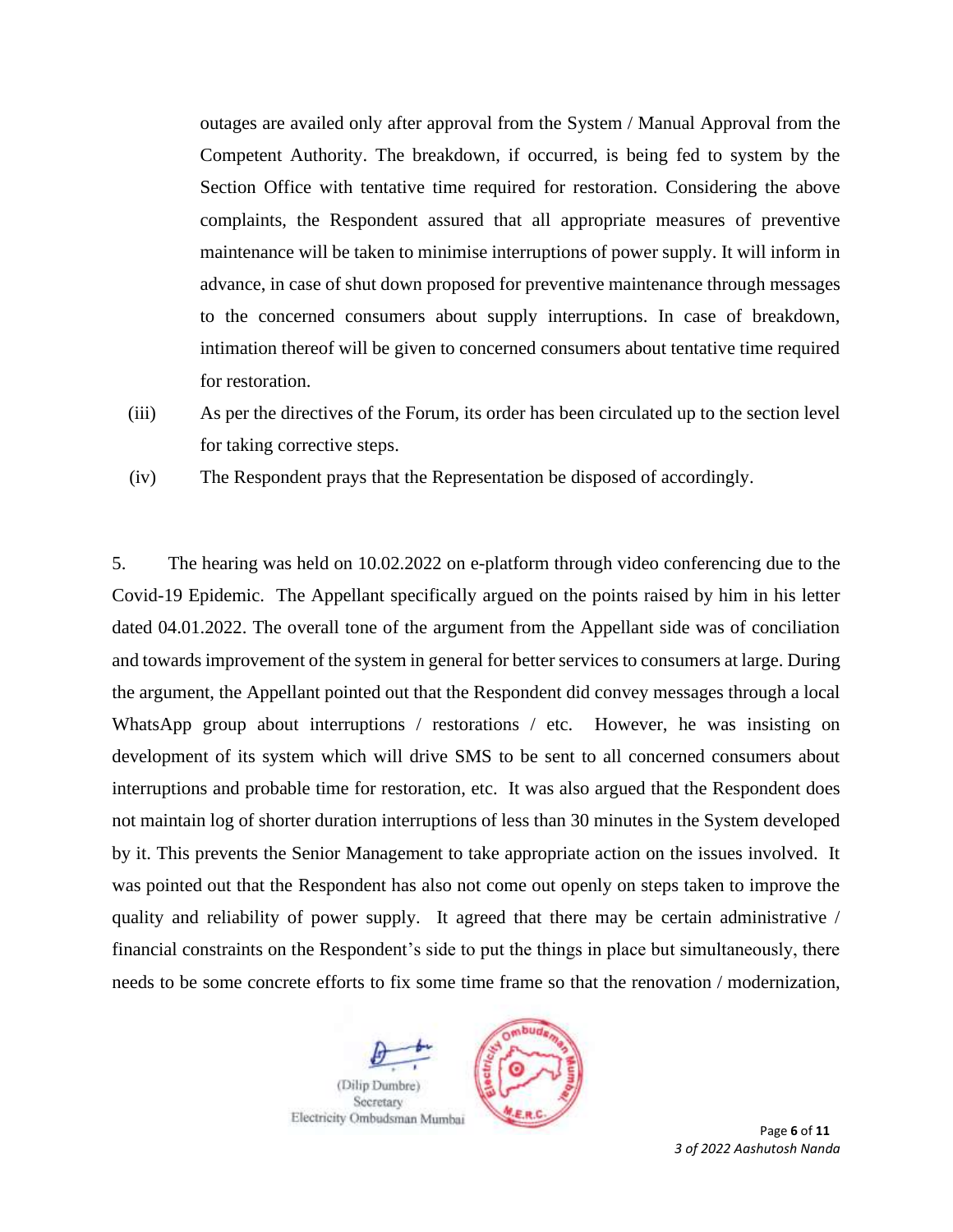maintenance activities, major revamping required, if any, can be planned, approved, and executed. However, due to lack of transparency on the part of the Respondent, the Appellant was unable to understand the ground realities and continued to suffer at the hands of the Respondent.

6. The Respondent, on the other hand, argued that it has started taking note of small duration tripping also, in its logbook at the substation. Planned outages are informed in advance through system generated SMS to consumers on their mobile phones which are registered with it. Almost 90% consumers have registered their mobile numbers with the Respondent. It further added that the incoming feeder of the Substation is 13 km long and passes through forest and military area which requires specific permission for chopping of tree branches in the vicinity of the overhead line. Sometimes it becomes difficult to get the permission in time which results in interruptions. Moreover, it has undertaken maintenance of feeder pillars where possibility of catching moisture at the live wire contacts is very high. It has also issued work orders to the approved agencies on panel for various maintenance work. This has reduced the interruptions substantially.

7. During the hearing, the undersigned directed the Respondent to submit following information:

- a) For the period from January 2021 to January 2022 month wise, number of interruptions of duration less than 30 minutes, and transient interruptions where supply is immediately restored.
- b) For the period from January 2021 to January 2022 month wise, number of interruptions of duration more than 30 minutes.
- c) For the period from January 2021 to January 2022 month wise, number of planned and forced outages.
- d) What is the month wise maintenance work carried out during the above period?
- e) Details of any major R&M Scheme, if proposed for the area, to improve the system in general.

The above information was directed to be submitted within 10 days.

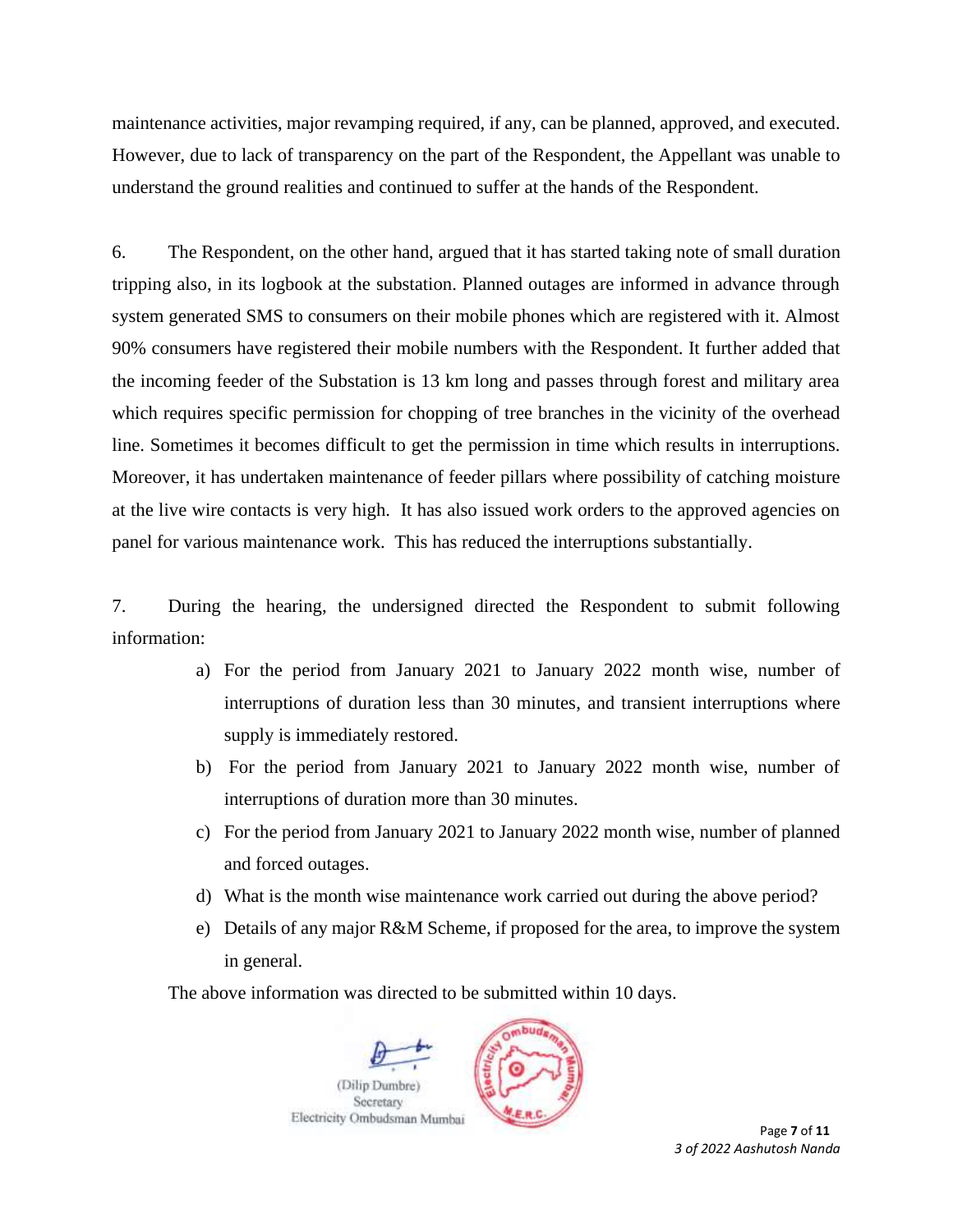8. The Respondent vide its email dated 16.02.2022 has submitted the said information. The important Statistical Data is tabulated in brief which is captured from its submission.

# **Table 1: -**

| Planned and Forced Outages during Jan-21 to Jan-22 |                |                |                      |  |  |  |  |
|----------------------------------------------------|----------------|----------------|----------------------|--|--|--|--|
| Name of Feeder                                     | Planned        | Forced         | <b>Total Outages</b> |  |  |  |  |
|                                                    | Outages        | Outages        | (Planned +Forced)    |  |  |  |  |
|                                                    | Nos.           | Nos.           | Nos.                 |  |  |  |  |
| 11 KV Boat Club                                    |                | 2              | 6                    |  |  |  |  |
| 11 KV Wadia                                        | 5              |                | 6                    |  |  |  |  |
| 11 KV RBM                                          | 3              | $\mathcal{L}$  | 5                    |  |  |  |  |
| 11 KV Brahma Bajaj                                 | $\mathfrak{D}$ | $\mathfrak{D}$ |                      |  |  |  |  |
| 11 KV Vidhut Nagar                                 | 3              | 8              |                      |  |  |  |  |
| Total                                              | 17             | 15             | 32                   |  |  |  |  |

**Table 2: -**

| Tripping below 30 Minutes |          |                |                                             |                                  |          | Tripping above 30 Minutes |                                               |                                  |  |
|---------------------------|----------|----------------|---------------------------------------------|----------------------------------|----------|---------------------------|-----------------------------------------------|----------------------------------|--|
| Name of Feeder            | $Jan-21$ | $Jan-22$       | Total<br>Tripping:<br>Jan-21 to<br>$Jan-22$ | Average<br>Tripping<br>per month | $Jan-21$ | $Jan-22$                  | Total<br>Tripping:<br>Jan-21 $to$<br>$Jan-22$ | Average<br>Tripping per<br>month |  |
| 11 KV Boat Club           | 24       | 7              | 190                                         | 15                               |          | 0                         | 18                                            | $\mathbf{2}$                     |  |
| 11 KV Wadia               | 8        | 3              | 176                                         | 14                               | $\Omega$ |                           | 22                                            | 2                                |  |
| 11 KV RBM                 | 7        | 3              | 133                                         | 10                               | $\theta$ | $\Omega$                  | 19                                            |                                  |  |
| 11 KV Brahma Bajaj        |          | $\overline{c}$ | 132                                         | 10                               | 3        | $\Omega$                  | 17                                            |                                  |  |
| 11 KV Vidhut Nagar        | 8        | 4              | 153                                         | 12                               |          |                           | 17                                            |                                  |  |
| Total                     | 54       | 19             | 784                                         | 60                               |          | 2                         | 93                                            |                                  |  |

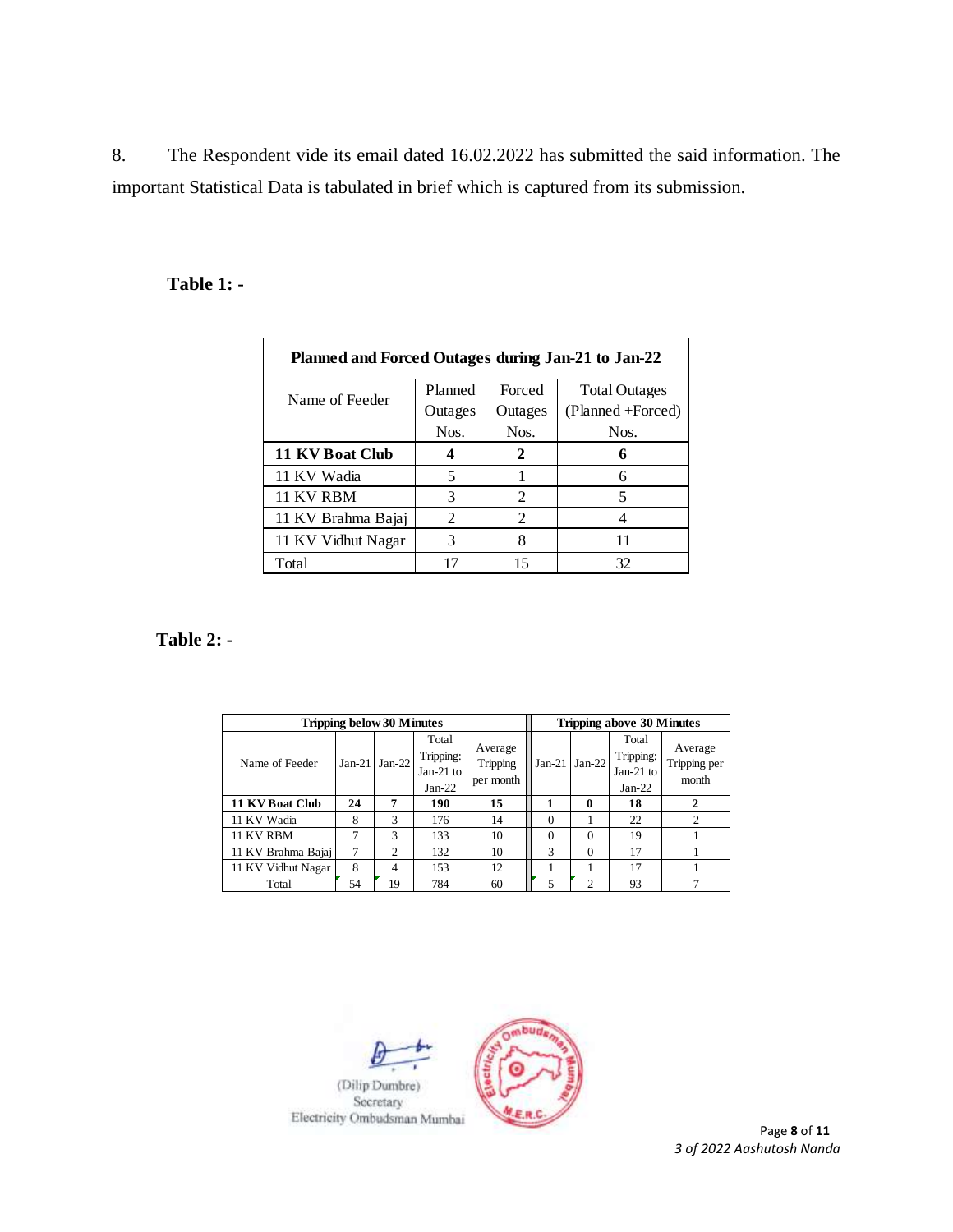### **Table 3: -**

| Interruption below 30 Minutes during Jan-21 to Jan-22 |         |          |           |           |               |  |  |
|-------------------------------------------------------|---------|----------|-----------|-----------|---------------|--|--|
| Name of Feeder                                        | $0 - 5$ | $5 - 10$ | $10 - 20$ | $20 - 30$ | Total         |  |  |
|                                                       | Min     | Min      | Min       | Min       | $0$ to 30 Min |  |  |
| 11 KV Boat Club                                       | 101     | 51       | 29        | 9         | 190           |  |  |
| 11 KV Wadia                                           | 99      | 53       | 15        | 9         | 176           |  |  |
| 11 KV RBM                                             | 81      | 40       | 10        | 2         | 133           |  |  |
| 11 KV Brahma                                          | 80      | 36       | 11        | 5         |               |  |  |
| Bajaj                                                 |         |          |           |           | 132           |  |  |
| 11 KV Vidhut                                          | 89      |          | 25        |           |               |  |  |
| Nagar                                                 |         | 35       |           | 4         | 153           |  |  |
| Total                                                 | 450     | 215      | 90        | 29        | 784           |  |  |

#### **Table 4: -**

| Interruptions below 30 Minutes during Jan-21 to Jan-22 |                                                      |                                                                  |                       |                                                             |      |  |  |  |
|--------------------------------------------------------|------------------------------------------------------|------------------------------------------------------------------|-----------------------|-------------------------------------------------------------|------|--|--|--|
| Name of Feeder                                         | Total<br>Interruptions<br>below 30<br><b>Minutes</b> | <b>Transient</b><br>Tripping which<br>is restored<br>immediately |                       | Other<br>Interruptions<br>which was<br>attended<br>manually |      |  |  |  |
|                                                        | Nos.                                                 | Nos.                                                             | Nos.<br>$\frac{0}{0}$ |                                                             | $\%$ |  |  |  |
| 11 KV Boat Club                                        | 190                                                  | 85                                                               | 45%                   | 105                                                         | 55%  |  |  |  |
| 11 KV Wadia                                            | 176                                                  | 79                                                               | 45%                   | 97                                                          | 55%  |  |  |  |
| 11 KV RBM                                              | 133                                                  | 65                                                               | 49%                   | 68                                                          | 51%  |  |  |  |
| 11 KV Brahma Bajaj                                     | 132                                                  |                                                                  | 52%                   | 63                                                          | 48%  |  |  |  |
| 11 KV Vidhut Nagar                                     | 153                                                  | 54                                                               | 35%                   | 99                                                          | 65%  |  |  |  |
| Total                                                  | 784                                                  | 352                                                              | 45%                   | 432                                                         | 55%  |  |  |  |

The Respondent stated that during planned outages, the routine preventive maintenance of overhead and underground lines were carried out which includes cutting of adjacent tree branches which were likely to touch the live parts of overhead lines, routine checking and tightening of jumpers at cut point of overhead lines, replacing of broken insulators, connection tightening, renewal of insulation tapes at cable joints in feeder pillars of underground lines, renewal of suspected defective joint kits, arranging proper shutters to feeder pillars to avoid moisture accumulation inside etc.

The Respondent has also put on record the various maintenance carried out on 22 /11 kV Substation, 22 kV lines, 11 kV Lines and Distribution Transformers etc. The Respondent has taken

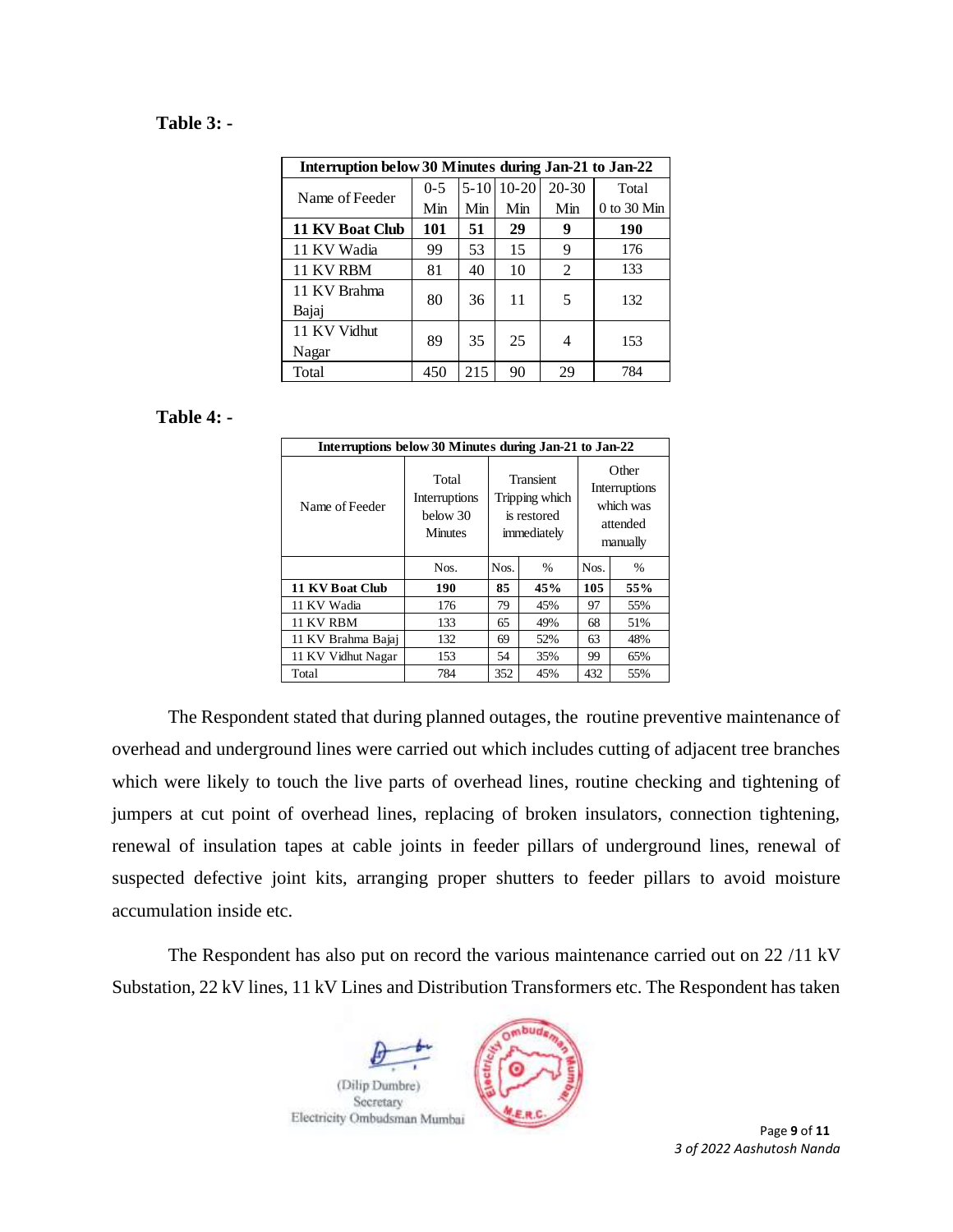due care to look, into the issue of tripping, not only, in the area, of the Appellant but in the total area supplied by the 22 / 11 kV substation. The process is continuous, and all out efforts are being taken to improve the position.

### **Analysis and Ruling**

9. Heard the parties and perused the documents on record. It is an admitted position that the Appellant did suffer from numerous interruptions in power supply. The Appellant appears to be annoyed with small duration interruptions which are obviously not conveyed to him. It is also the contention of the Appellant that if the system is suffering from so many interruptions for the genuine reasons, then there ought to be some system which takes care of corrective action, such as analysis of the issue, renovation and modernization of the system, preparation of Detailed Project Report (DPR) towards system improvement, and administrative & financial approval thereof, finally culminating into execution of the DPR and reliable and quality power supply to the consumers at large. However, the Appellant feel that this does not appear to have been done by the Respondent as the Respondent did not think it fit to take suffering consumers into confidence and part with the action plan, it might have thought of. This is the expectation from the utility which is in the Service Industry.

10. Though I find some corrective action on the part of the Respondent, but I believe this alone will not resolve the issue as the feeding feeder to the substation is 13 km long which passes through forest and military area. The Respondent need to examine the available capacity of the source substation which feeds the 22 / 11 kV Naidu Substation, current carrying capacity of the source feeder, current carrying capacity of all the feeders emanating from Naidu Substation, 11 kV Ring feeding if possible, and host of other things, Respondent is well aware of. However, no such exercise taken, if any, appears to have been put on record by the Respondent.